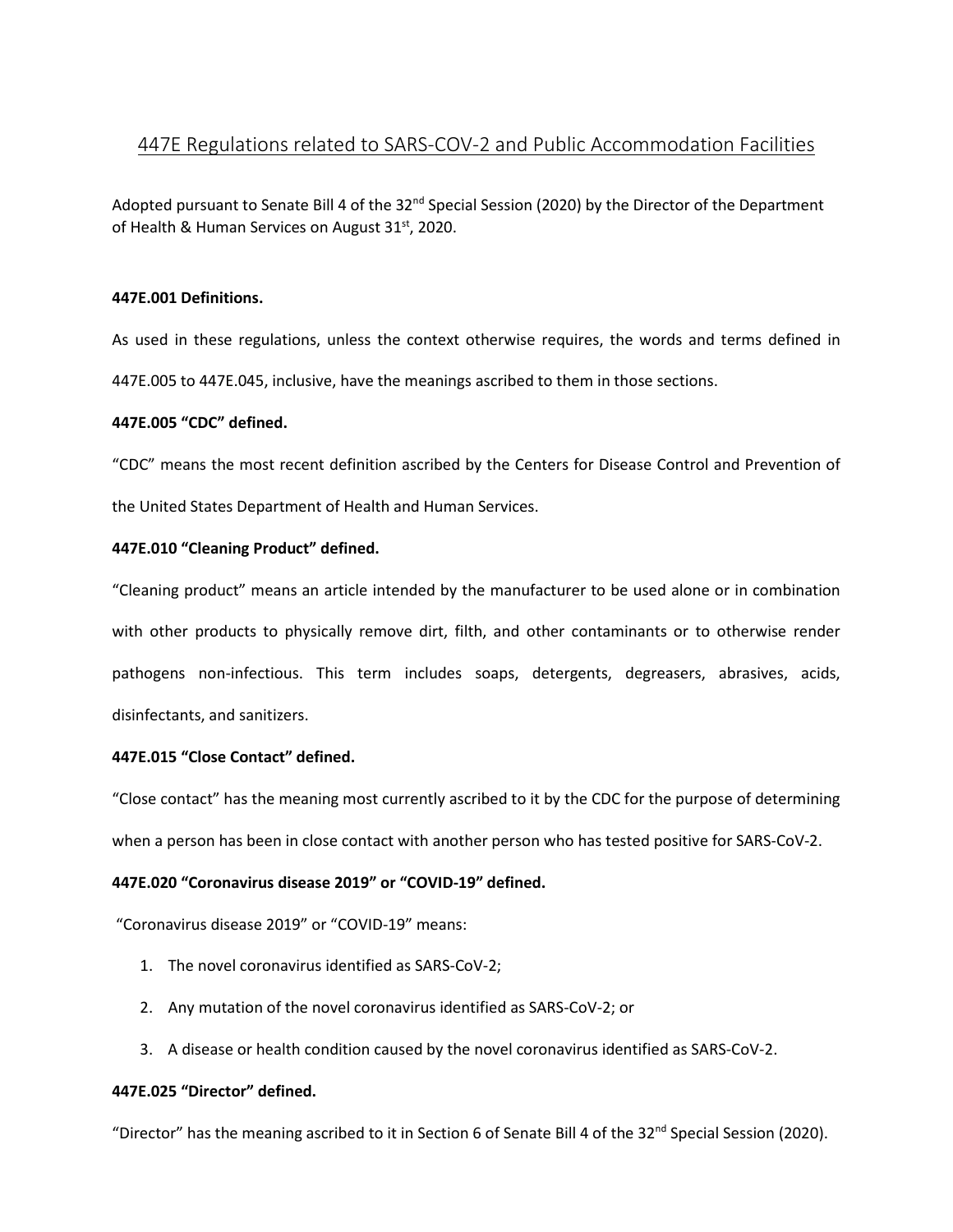## **447E.030 "Employee" defined.**

"Employee" has the meaning ascribed to it in Section 7 of Senate Bill 4 of the 32<sup>nd</sup> Special Session (2020).

## **447E.035 "Health authority" defined.**

"Health authority" has the meaning ascribed to it in Section 8 of Senate Bill 4 of the 32<sup>nd</sup> Special Session (2020).

## **447E.040 "Public accommodation facility" defined.**

"Public accommodation facility" or "facility" has the meaning ascribed to it in Section 9 of Senate Bill 4 of the 32<sup>nd</sup> Special Session (2020).

## **447E.045 "Resort hotel" defined.**

"Resort hotel" has the meaning ascribed to it in NRS 463.01865.

## **447E.050 Severability.**

If any provision of this chapter or any application thereof to any person, thing or circumstance is held invalid, the Director intends that the invalidity not affect the remaining provisions, or their application, that can be given effect without the invalid provision or application.

#### **447E.055 Limitations and applicability.**

The provisions of this chapter apply under the conditions described in Section 4 of Senate Bill 4 of the 32<sup>nd</sup> Special Session (2020).

## **447E.060 Cleaning standards: requirements.**

The public accommodation facility must establish standards for cleaning that are designed to reduce the transmission of SARS-CoV-2. The standards must address the items specified in Section 11, subsection 1, subparagraphs (a) through (p), inclusive, of Senate Bill 4 of the 32<sup>nd</sup> Special Session (2020).

## **447E.065 In-room housekeeping.**

A public accommodation facility shall not advise or incentivize guests to decline daily in-room housekeeping.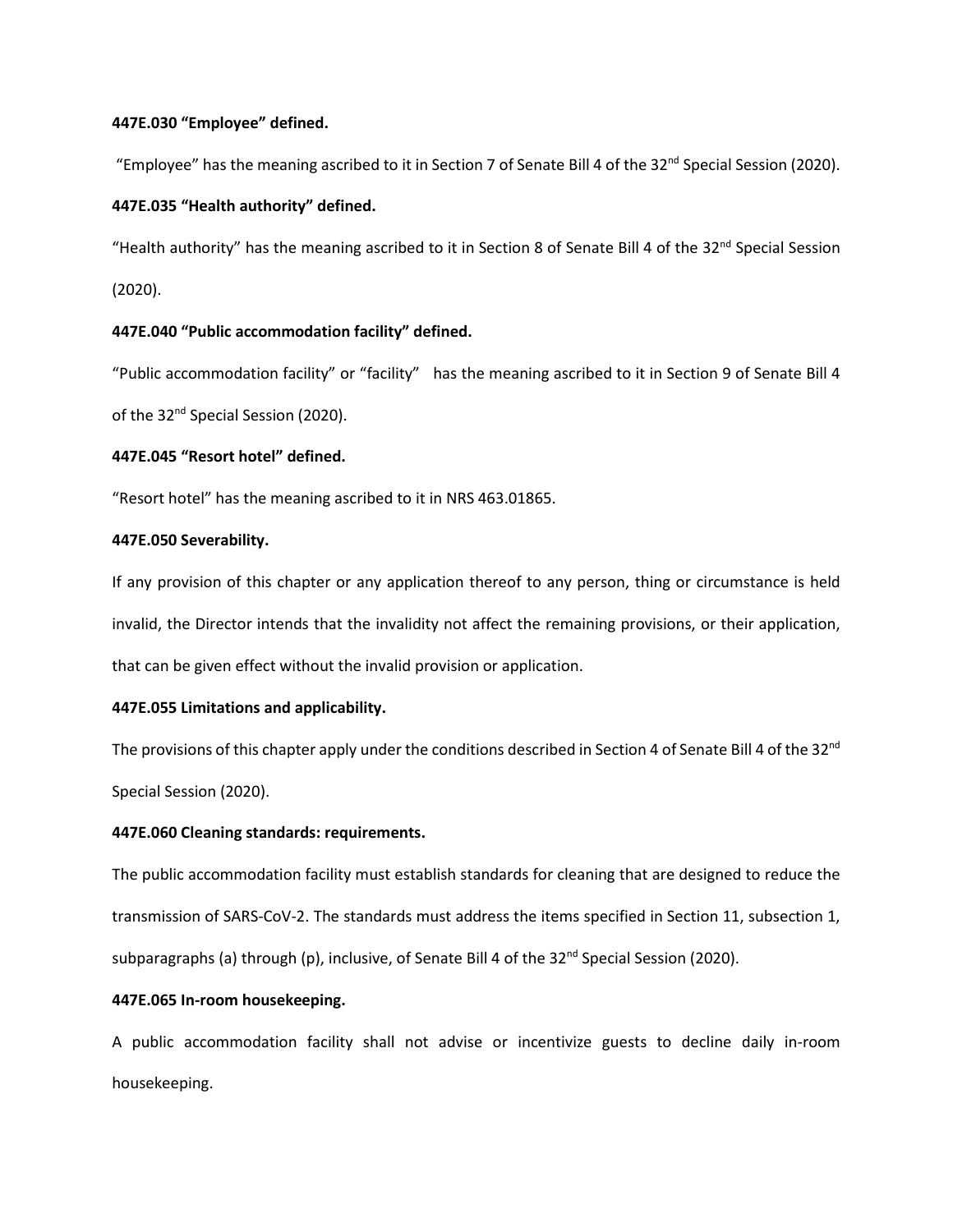### **447E.070 Cleaning standards: posting.**

A public accommodation facility must conspicuously post at each employee entrance and on each bulletin board where the facility regularly posts official communications with employees:

- 1. A one-page summary of the standards adopted pursuant to 447E.060; and
- 2. A list of key contact persons at public health agencies.

A public accommodation facility must make available to employees or their bargaining representative a physical or electronic copy of the standards adopted pursuant to 447E.060 upon request at no cost.

## **447E.075 Prevention and mitigation protocols; employee training.**

A public accommodation facility must establish and implement protocols to:

- 1. Limit the transmission of SARS-CoV-2. The protocols must address the items specified in Section 12, subsection 1, subparagraphs (a) through (g), inclusive, of Senate Bill 4 of the  $32^{nd}$  Special Session (2020).
- 2. Train employees on ways to prevent and mitigate transmission of SARS-CoV-2. The facility must document and maintain records of training. Such records must be made available to the health authority upon request.

### **447E.080 Response plan.**

A public accommodation facility must establish, implement, and maintain a written SARS-CoV-2 response plan to monitor and respond to instances and potential instances of SARS-CoV-2 infection among employees and guests. The response plan must:

- 1. Designate a person or persons responsible for overseeing and carrying out on-site compliance with the plan. The designated person or persons must be available to respond to the health authority upon request;
- 2. Include the provisions of Section 13, subsection 1, subparagraphs (b) through (l), inclusive, of Senate Bill 4 of the 32<sup>nd</sup> Special Session (2020); and
- 3. Be submitted to the health authority upon request.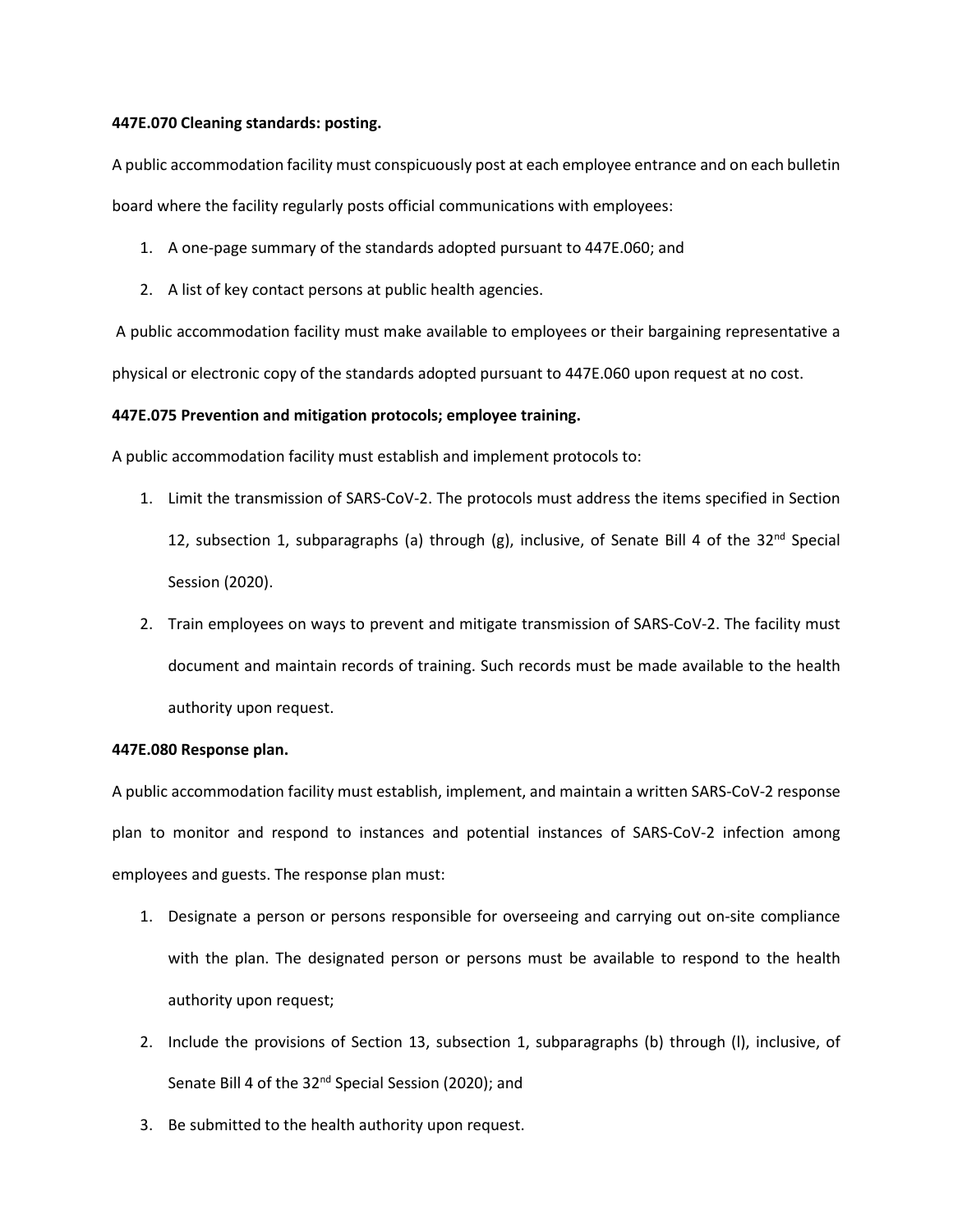#### **447E.085 Paid time off: requirements.**

For the purposes of Section 13, subsection 1 of Senate Bill 4 of the 32<sup>nd</sup> Special Session (2020), paid time off must be calculated as described in Section 13, subsection 4 of Senate Bill 4 of the 32<sup>nd</sup> Special Session (2020).

## **447E.090 Paid time off: request to increase or decrease.**

A public accommodation facility may submit a request to the Director to increase or decrease the number of days off required by Section 13, subsection 1, subparagraph (h) of Senate Bill 4 of the  $32^{nd}$  Special Session (2020). The Director will grant or deny the request in accordance with the requirements of Section 13, subsection 3 of Senate Bill 4 of the 32<sup>nd</sup> Special Session (2020).

## **447E.095 Paid time off: option to work remotely.**

The provisions of this chapter must not be construed to preclude an employee who is exposed to or tests positive for SARS-CoV-2 or is diagnosed with COVID-19 from choosing to perform their duties remotely instead of taking time off if the job duties of the employee are conducive to remote work.

## **447E.100 Enforcement: prohibition on retaliation for participating in enforcement proceedings.**

A public accommodation facility is prohibited from discharging, reducing the compensation of, increasing the workload of, imposing fees or charges on, changing the duties of or otherwise taking adverse action against an employee in retaliation for participating in proceedings related to this chapter, or seeking enforcement of those provisions.

## **447E.105 Inspection of public accommodation facility; notification of findings.**

1. The health authority may inspect a public accommodation facility for compliance with this chapter, order corrections of violations, and impose administrative fines in accordance with the provisions of Section 14 of Senate Bill 4 of the 32<sup>nd</sup> Special Session (2020).

2. When a public accommodation facility is found in violation or has corrected a violation as required pursuant to subsection 1 of this section, the health authority may notify the Nevada Gaming Control